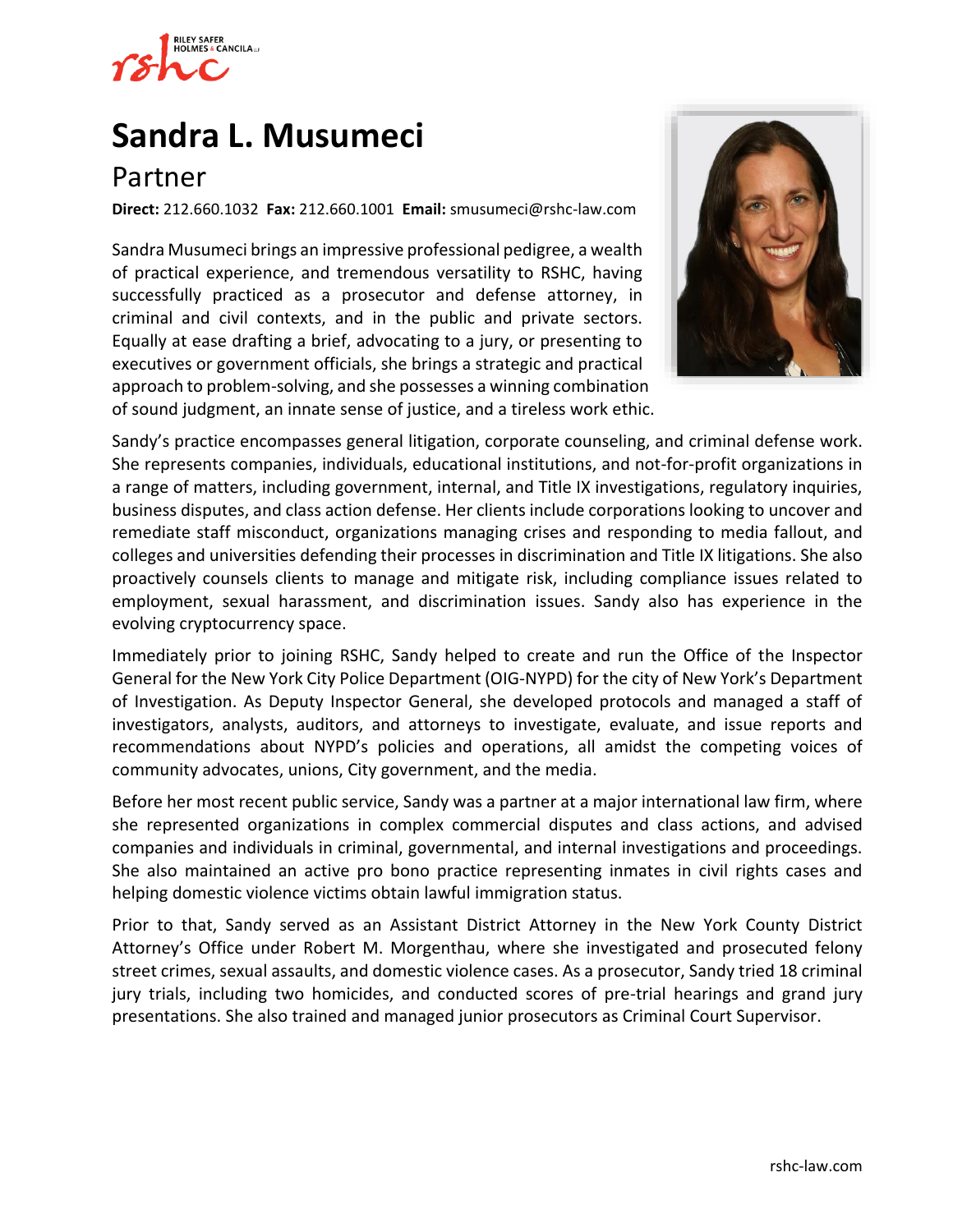

## **EXPERIENCE**

#### Clerkships

Hon. John C. Lifland, United States District Judge, U.S. District Court for the District of New Jersey (2000-2001)

#### Representative Engagements – White Collar Defense and Investigations

- Representing individuals before the U.S. Department of Justice, the Securities and Exchange Commission, the New York District Attorney's Office, and other law enforcement and administrative agencies.
- Winning the largest verdict \$25.2 million in the Northern District of Illinois on behalf of a single client in claims related to a wrongful conviction.
- Defending executive facing federal conspiracy and fraud indictment in connection with business pursuits.
- Defending medical professionals in federal health care fraud investigations.
- Obtaining dismissal of charges against a professional athlete falsely accused of criminal conduct.
- Conducting internal investigations and counseling the global leadership of a Fortune Global 500 corporation in connection with its internal policies against the backdrop of U.S. litigation and regulatory inquiries.
- Securing the dismissal of charges against a developmentally-disabled teenager wrongfully accused of robbery.

#### Representative Engagements – Higher Education

- Successfully obtaining the dismissal of claims filed against a university in litigation challenging the school's Title IX investigative and disciplinary process.
- Advising colleges, universities, and private K-12 schools on compliance with federal and state regulations, including Title IX.
- Investigating allegations of sexual assault, sexual harassment, and other misconduct by multiple tenured faculty at a public university.
- Conducting witness tampering investigation in connection with research integrity inquiry at private university.
- Counseling families of secondary students facing school disciplinary proceedings.

#### Representative Engagements – Class Actions

- Coordinating the nationwide class notice effort for two ground-breaking multi-billion-dollar class action settlements.
- Securing summary judgment on behalf of a transportation carrier defending against a class action suit involving one of its customer loyalty programs.
- Defending individual client in securities class action brought by purported class of shareholders against former corporate managers based on allegations of fraudulent and misleading public statements.
- Providing a corporate client with legal advice and support regarding external communications and media issues related to high-profile class action litigations and settlements.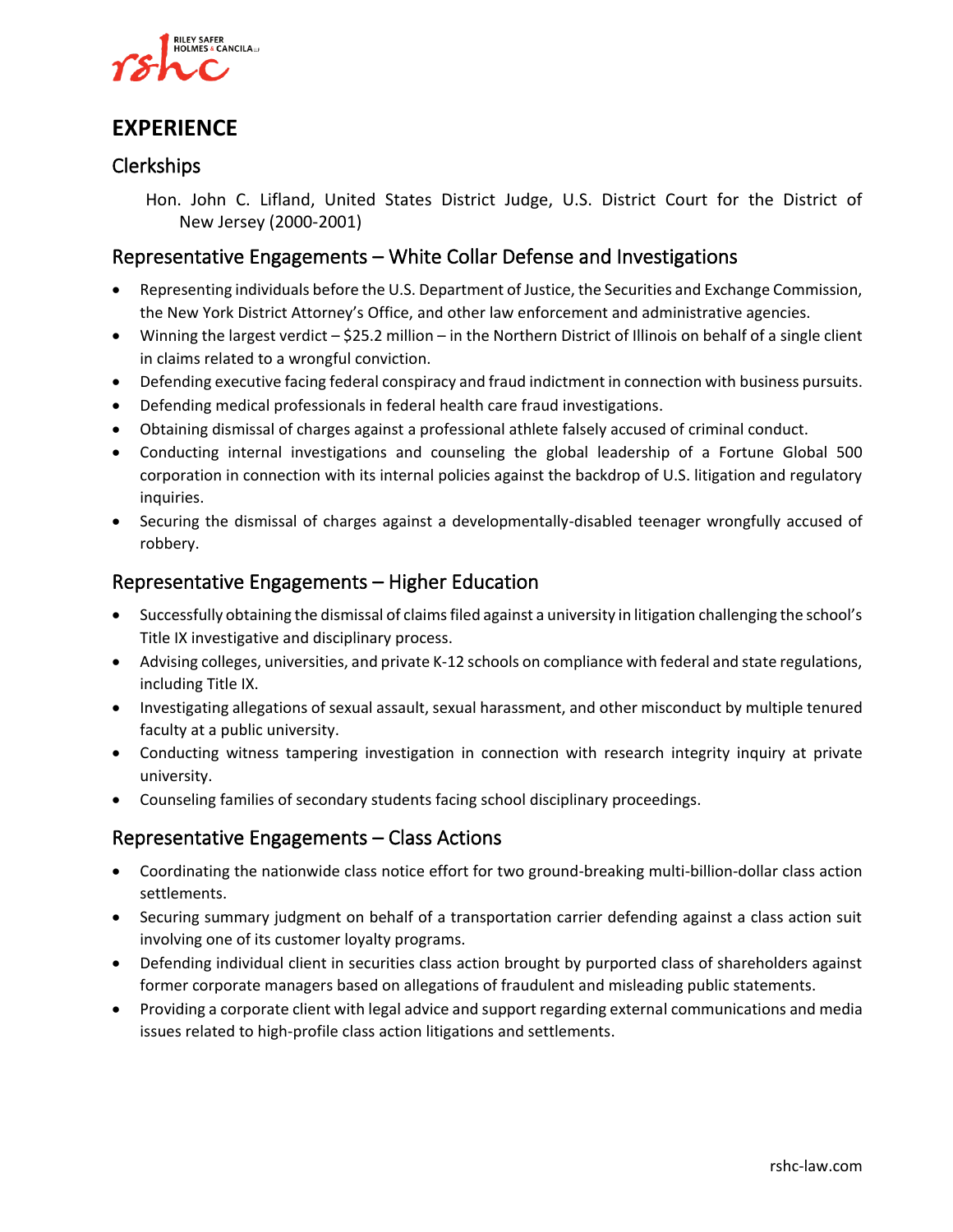# **RILEY SAFER** HOLMES & CANCILA

#### Representative Engagements – Commercial Litigation

- Successfully negotiating a financial settlement on behalf of a small business in a breach of contract suit based on a former client's unauthorized disclosure of proprietary information to a third-party competitor.
- Defending former pharmaceutical executive in securities fraud litigation related to DOJ investigation of alleged kickbacks and off-label sales in the United States.
- Obtaining partial summary judgment and a favorable settlement for a client after extensive deposition practice in a federal mass action litigation arising from a failed real estate development.
- First-chairing jury trial in New York state court defending a closely-held corporation in a \$30 million suit brought by former shareholders, successfully defeating claims for fraud, breach of fiduciary duty, and punitive damages.
- Representing co-founder(s) of closely-held cryptocurrency private equity investment vehicles in litigation over shares, governance, and distribution of profits.

#### Representative Engagements – Labor and Employment

- Investigating claims of racial discrimination and favoritism by high-ranking executive at public company.
- Achieving a full dismissal of defamation claims in a suit filed against a company manager related to employment decisions.
- Achieving a favorable settlement through mediation on behalf of a real estate firm defending against wrongful termination claims brought by a former agent.
- Negotiating employment agreements and separation agreements on behalf of individuals and companies.
- Counseling and representing clients in connection with non-compete and non-solicitation agreements.

# **CREDENTIALS**

#### Education

Harvard Law School, J.D., 2000

Princeton University, Princeton School of Public and International Affairs, A.B., 1994, *magna cum laude*

#### Bar Admissions

- New York
- New Jersey
- U.S. Court of Appeals for the Third Circuit
- U.S. District Court for the Northern District of Indiana
- U.S. District Court for the District of New Jersey
- U.S. District Court for the Eastern District of New York
- U.S. District Court for the Northern District of New York
- U.S. District Court for the Southern District of New York